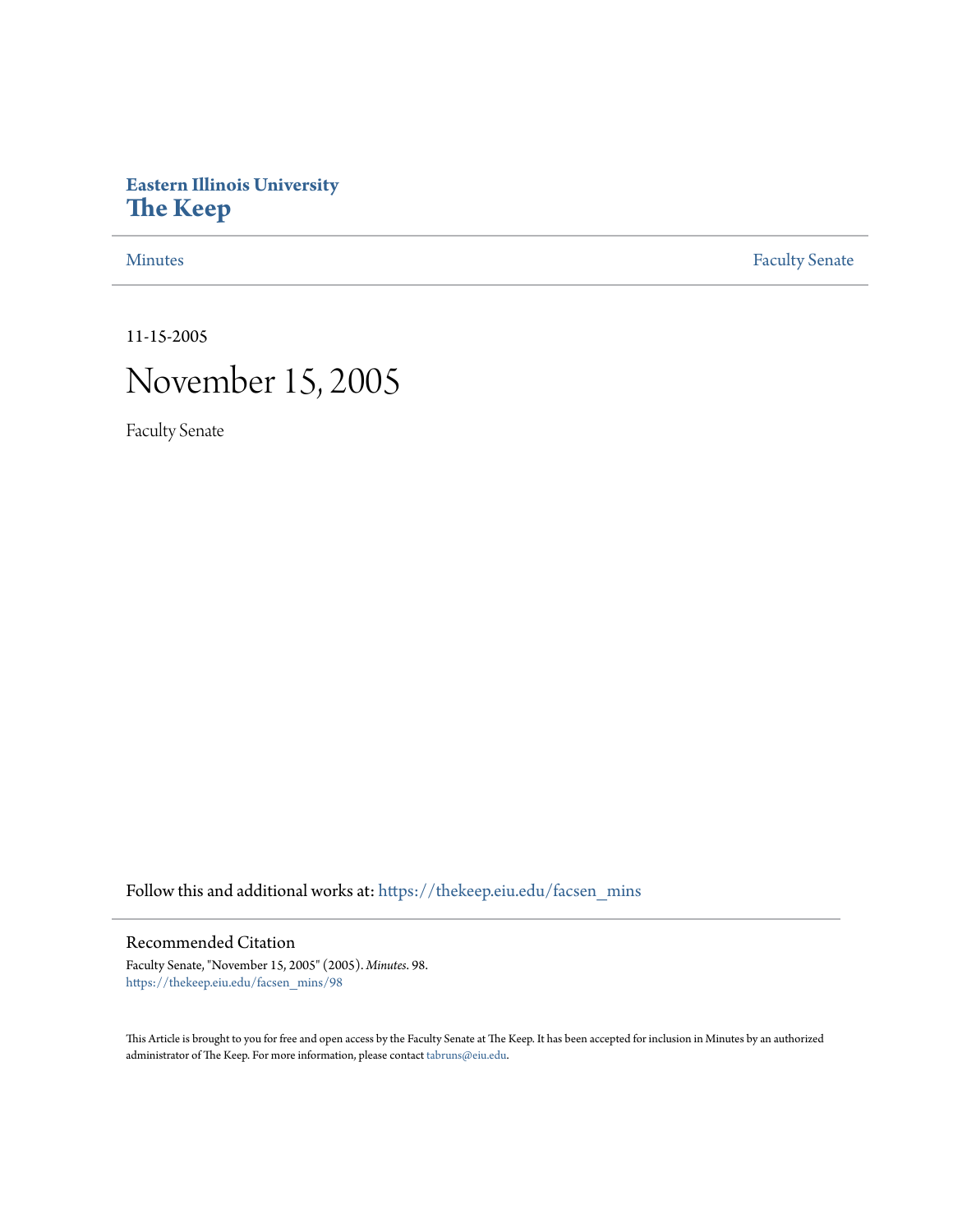### **FACULTY SENATE MINUTES FOR November 15, 2005 (Vol. XXXIV, No. 8)**

The 2005 – 2006 Faculty Senate minutes and other information are available on the Web at http://www.eiu.edu/~FacSen The Faculty Senate agenda is posted weekly on the Web, at Physical Sciences Building 1450, and on the third-level bulletin board in Booth Library. Note: These minutes are not a complete verbatim transcript of the Senate meeting.

## **Notice to Faculty**: Dr. Pat McCallister has been chosen as the recipient of the 2005 Luis Clay Mendez Distinguished Service Award.

**I. Call to order by Chair Assege HaileMariam at 2:00 p.m.** (Booth Library Conference Room) Present: J. Ashley, A. Brownson, L. Curry, P. Fewell, R. Fischer, A. HaileMariam, J. Kilgore, R. Marshall, M. Monippallil, J. Pommier, T. Sinclair, J. Stimac, D. Van Gunten, and B. Wilson. Excused: M. Dao. Guests: B. Lord (Provost and VPAA), J. Johnson (Dean, CAH), C. Rohn (Dean, CEPS), S. Rich (Director, Alumni Services), J. McKenzie (Assistant Director, Alumni Services), C. Frederick (Student VPAA), and S. Whitney (Reporter, *Daily Eastern News*).

#### **II. Approval of Minutes of 1 November 2005.**

Motion (Fewell / Marshall) to approve the Minutes of 1 November 2005 with correction. Yes: Ashley, Curry, Fewell, Fischer, HaileMariam, Kilgore, Marshall, Sinclair, Stimac, Van Gunten, and Wilson. Abstain: Brownson, Monippallil, and Pommier.

#### **III. Announcements**

- A. Senator Brownson announced that since the area was under a severe thunderstorm warning and tornado watch, if the alarms were to sound, the Faculty Senate should proceed to the first floor near the bound periodicals sections.
- B. Faculty Development workshop: "Helping to enhance student's learning by engaging with the larger community" on14 November.
- C. Faculty Development workshop: "How to write a proposal to the Council on Faculty Research" on 16 November.

#### **IV. Communications**

- A. CEPS Curriculum Committee Minutes of 24 October
- B. CUPB Minutes of 21 October
- C. E-mail of 2 November from Rodney Marshall, re: EIU/Community Relationship. Senator Marshall stated that he has noticed that the papers in Champaign-Urbana publishes articles of significant research at the University of Illinois. Senator Marshall wondered if the local papers would be able to so something similar. Senator Wilson suggested checking with Dr. Chesnut, in the Office of Research and Sponsored Programs. Chair HaileMariam said that such articles would help showcase faculty productivity. Senator Marshall indicated that he would contact Dr. Chesnut.
- D. News Letter of 5 November from Planning and Institutional Studies, re: University Long Range Strategic Plan
- E. E-mail of 8 November from Keith Wilson, re: "Advising Forms." Dr. Wilson stated that she is not in favor of such an idea. Senator Fischer stated that this was discussed in the Student-Faculty Relations Committee and that he thought it was a good idea for both the students and advisers. Senator Kilgore stated that he had written a letter to the *Daily Eastern News* that hadn't yet been published. He stated that the idea is a good one, yet putting it into practice may be difficult. Such a suggestion may not take into account the complexities of advising.
- F. Email of 9 November from Jeff Cooley, re: Director of Business Services/Treasure Screening Committee. Chair HaileMariam informed the Senate that Senator Dao had been selected to this committee.

#### **V. Old Business**

A. Committee Reports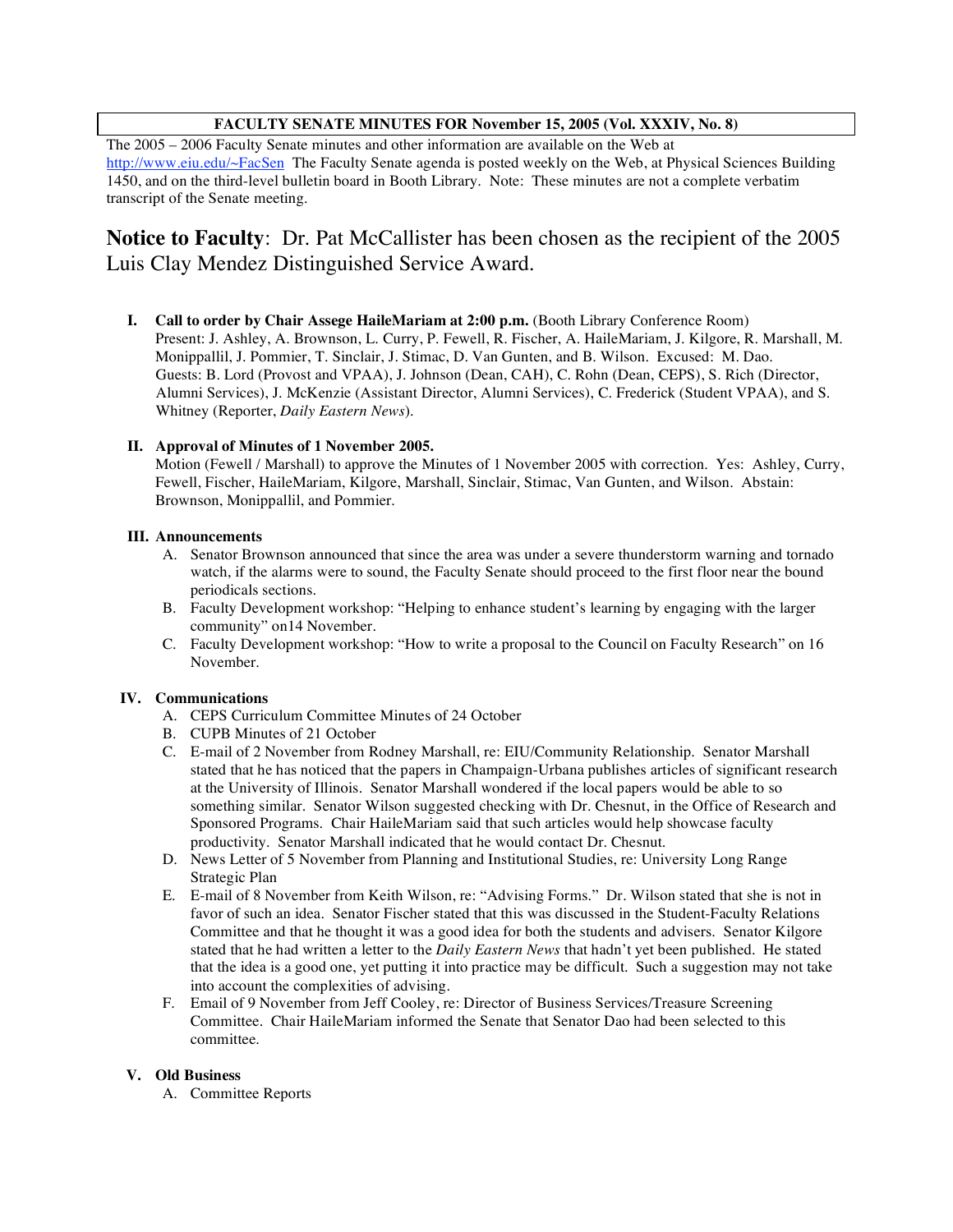- 1. Executive Committee: Senator Ashley reported on his attendance at the recent CIUS meeting. Three significant items were discussed by the various university Senates: 1) Illinois State University has a legislative liaison to the Faculty Senate that reports on pending legislation. 2) In terms of faculty governance at the various universities - Eastern Illinois University is not the best, but we're not the worst. Senator Ashley indicated that the best schools were all non-union schools. And 3) in terms of lobbying efforts, all Faculty Senates should come together and talk with the legislators responsible for budgetary decision. This may happen sometime in March.
- 2. Nominations Committee: Senator Pommier informed the Faculty Senate that after a review of all the very qualified applicants, that Dr. Pat McCallister has been chosen as the recipient of the 2005 Luis Clay Mendez Distinguished Service Award. Pommier (Ashley) motion that McCallister be accepted as the recipient. Yes: Ashley, Brownson, Curry, Fewell, Fischer, HaileMariam, Kilgore, Marshall, Monippallil, Pommier, Sinclair, Stimac, Van Gunten, and Wilson. Motion passes unanimously.
- 3. Elections Committee: Senator Ashley reported that he met people in ITS concerning on-line voting. All the problems should be worked out within two years. Right now the primary problem concerns the identification of Graduate Faculty and that many campus committees do not keep accurate records making it difficult to identify eligible candidates and positions. Records are fairly good up through 2002. Since then, they are more problematic. Senator Ashley stated that he would contact Jean Wolski for her records.
- 4. Faculty Student Relations: Senator Fischer reported that the committee met and discussed several issues. They discussed unifying the advising experience for the students, getting supplemental materials on-line, and student concerns over faculty coming late to class. Senator HaileMariam added that she and Senator Stimac attended the Student External Relations Committee and that the committee was open to adding other faculty members to the committee.
- 5. Faculty Staff Relations: Senator Brownson reported that the Staff Senate has confirmed all of their officers (representatives to the Faculty-Staff Relations Committee are Adrienne Paladino, Greg Boyd, and Tom Lloyd).
- 6. Other Reports
	- a) Budget Transparency Committee: no report.
	- b) Bylaws Committee: no report.
	- c) Provost's Report: Provost Lord informed the Senate that Sue Harvey has been appointed as the Registrar for the University. He also reported that during the last "Big Picture" meeting on 7 November there was a discussion concerning the FY07 budget. The meeting has also become more of an informal, smaller meeting. The new Chair, Judy Irwin, stated that there will be no new funding for higher education. Provost Lord added that the general feeling is that higher educational is facing an uphill battle for funding. Provost Lord discussed a proposed IGP. The IGP, attached below, "EIU Electronic Communication with Students, Faculty and Staff" would make electronic communication using the "eiu.edu" address the official method of communicating with Faculty, Staff, and Students. Provost Lord informed that Faculty Senate that the BOT meeting schedule for 18 November had been re-scheduled to 14 December. Provost Lord also informed the Faculty Senate that problems with the recently released phonebook were the result of a personnel change in that office and that the next issue, next fall, would correct the problems. Senator Fischer asked if the University was going to get away from the flat budgets (which are actually declining if rising fixed costs are taken into account) that we have had for the past four years. Provost Lord said that there is no good answer to the question, but that the state has made the decision not to raise taxes yet still keep certain entitlement programs funded. Provost Lord informed the Senate that Dennis Jones stated the United Stated is ranked 9<sup>th</sup> in the world in awarding baccalaureate degrees and that the state of Illinois ranks below the national average. Senator Fewell asked that with new people on the IBHE, does the University need to justify its budgets. Provost Lord replied no, not yet.

#### **VI. New Business**

A. Steve Rich and Jonathan McKenzie from Alumni Services. Rich thanked Chair HaileMariam for the opportunity to update that Faculty Senate on the Annual Fund, but reminded the Senate that Annual Fund contributions amount to ~6% of the total gifts to Eastern Illinois University. McKenzie handed out a graph (shown as a table below) summarizing Annual Funds Receipted as Gifts.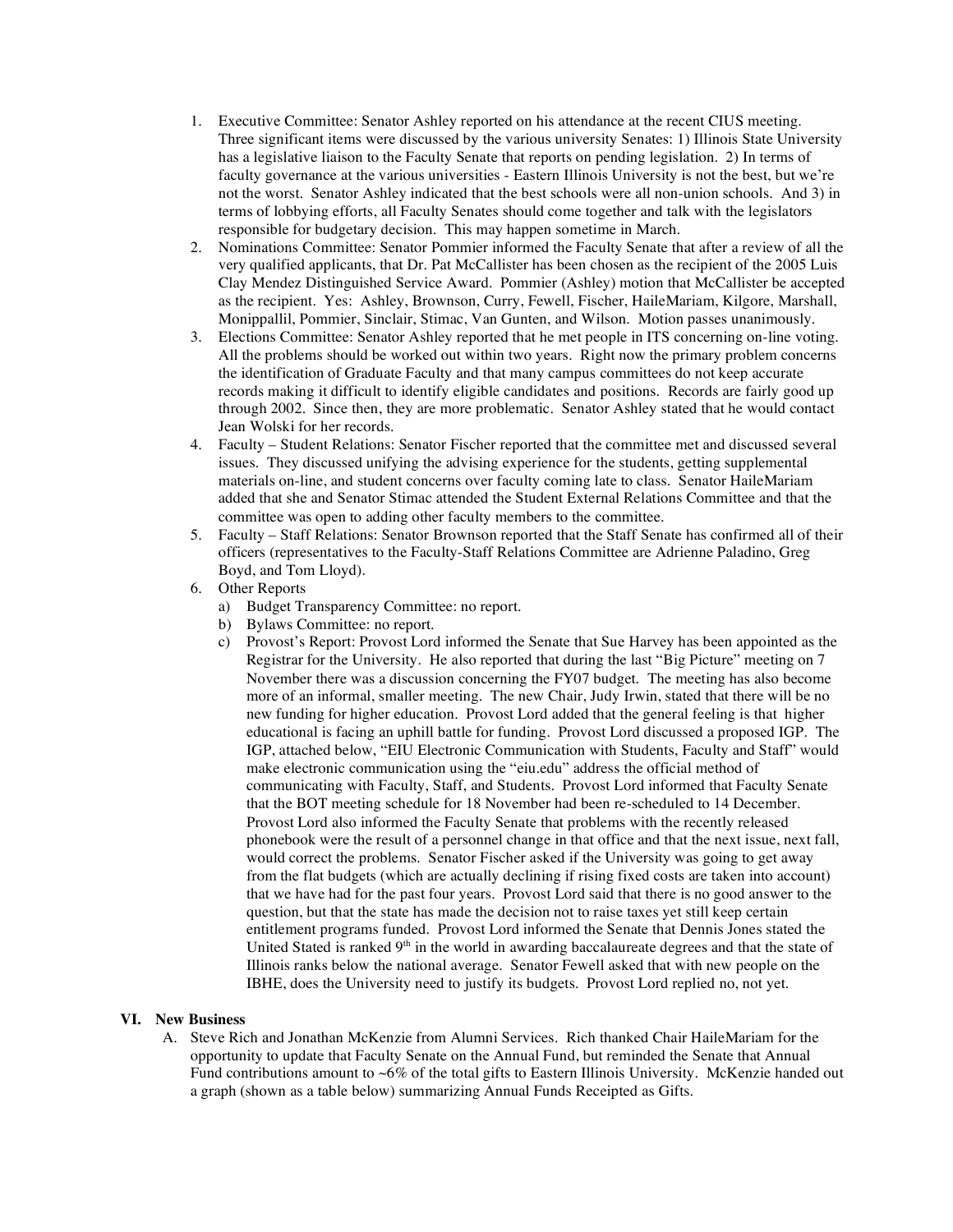| <b>Fiscal Year</b> | <b>Annual Fund Gifts</b> |
|--------------------|--------------------------|
| 2005               | \$256,248                |
| 2004               | \$224,473                |
| 2003               | \$139,435                |
| 2002               | \$141,386                |
| 2001               | \$176,405                |
| 2000               | \$180,126                |

**Annual Fund Receipted Gifts**

The results reflect significant growth in contributions to the Annual Fund. These results are just from the telefund contributions going into the account – there are other sources that are no included. McKenzie informed the Senate that for the last two years, Alumni Services has been transferring departmental gifts twice per year. Efforts are currently underway to redesign the Annual Fund so that it is a year-round effort; this past year it was active for 38 weeks. The Annual Fund employs  $\sim$ 120 students per year and will also bring back the Parents Fund (last year parents gave over \$12,000 to the Annual Fund). Rich added that in FY03 changes were made to the Annual Fund, hence the large increase in giving. He added that these amounts do not reflect scholarships or gifts that are going directly to departments. Rich would also like to initiate a Faculty and Staff campaign later this year that would be based on payroll deductions; he will be asking for input early next semester. Senator Fischer asked if pre-mailers are still being sent. McKenzie stated that they are and that many alumni prefer that method. Rich stated that mail costs will be increasing by \$0.02 for first-class postage and that student payroll costs are increasing, so pre-mailers are a great way to keep costs down. Rich added the current percentage charge will cover all of these cost increases. Senator Pommier thanked Alumni Services for their efforts and added that they are very understaffed for their important efforts. Senator Ashley asked if money from the legislature could be used to help support Alumni Services' efforts. Rich stated that the best way to influence the legislature is to have alumni, parents, and students write their legislators. Frederick asked if Alumni Services was trying to educate the students to the importance of giving prior to graduation. Rich replied that a Student-Alumni Association is being created. This should help to make students aware of the importance, and power, of giving. Senator HaileMariam asked if the change in 2003 was based in the change of using out of house calling. Rich replied that id did and that it was also the result of reaching out to more alumni. Chair HaileMariam thanked Rich and McKenzie for their work and for the update.

B. Mission Statement. The Faculty Senate considered prior recommendations on the University Mission and made modifications. See attachment below.

#### **VII. Adjournment at 3:50 p.m.**

#### **Future Agenda Items:**

Future Agenda Items: Faculty Forum; External Relations; EIU Athletics; Alumni Association; Campus Atmosphere; Vision for Future; Long Range Planning; Housing.

Respectfully submitted,

John Paul Stimac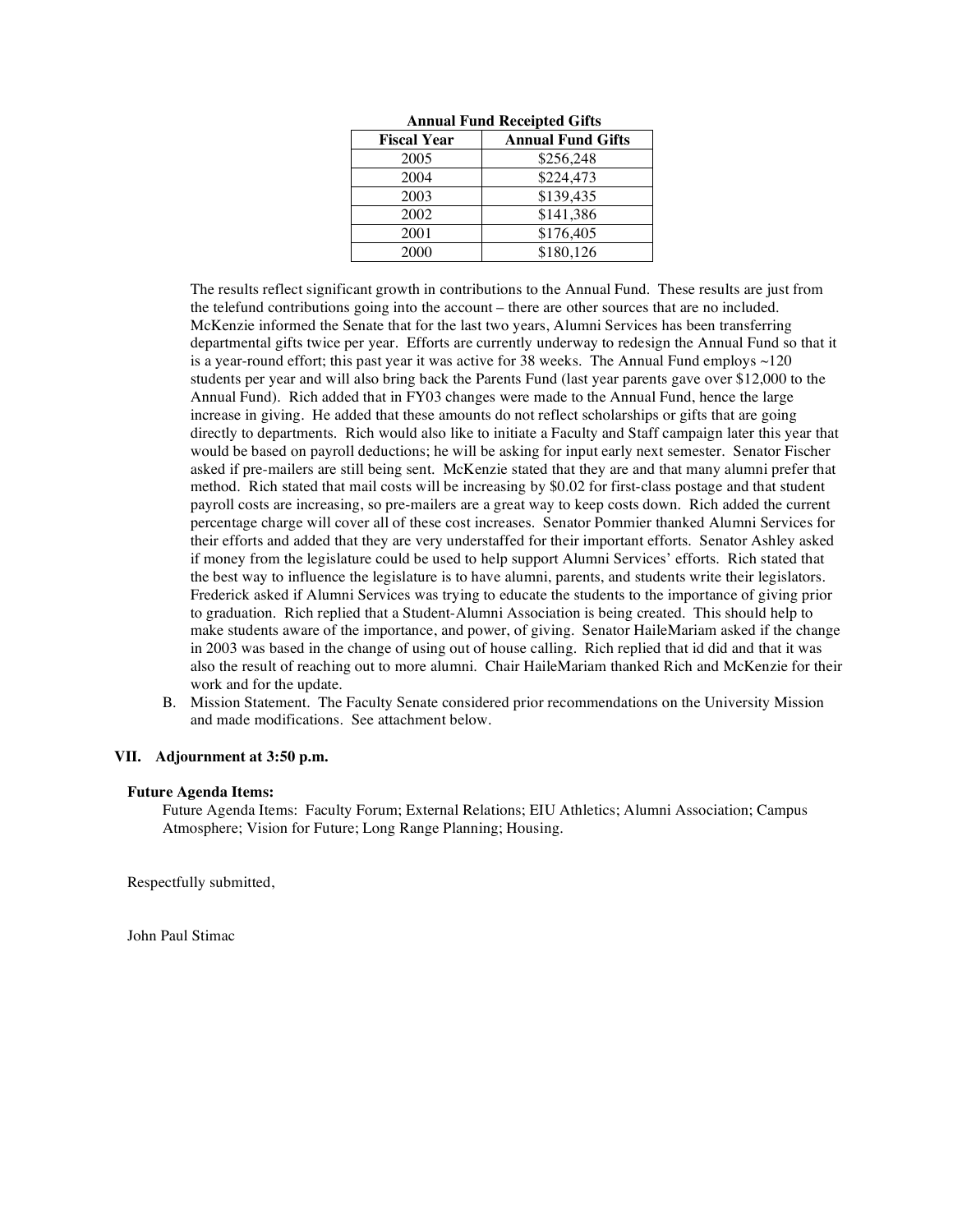#### **"Institutional Mission"**

What elements of the EIU educational experience are distinctive (max. of 5)?

- academic quality
- affordable
- safe campus
- small classes
- commitment to mentoring
- care for student welfare and careers

What are the elements of the EIU educational experience of which we are most proud (max. of 5)?

- community of scholars
- experiential and service-based learning

excellent advising beyond the basic requirements

all professors involved in research and are

For what are we known by our prospective and current students? For what would we like to be known?

- "cheap" / good value
- fall-back option / first choice
- good teachers
- mentoring
- affordable
- Text Book Rental Services
- intellectual excellence
- challenging
- collaborative research
- *internships*
- experiential
- best-buy
- courses taught by instructors with terminal degrees
- 

For what are we known by our alums? For what would we like to be known?

- networking
- alumni committees in departments
- career preparation
- need to be responsible citizens
- need to increase all aspects of diversity
- 
- 
- 

For what are we known by the general citizenry? For what would we like to be known?

- "waste of money" / good investment
- "expensive" / good value<br>• ivory tower image of high
- ivory tower image of higher education
- we shape the future<br>• practical community
- practical community involvement

(difficult question unless we define which "citizenry")

For what are we known by our governmental leaders? For what would we like to be known?

- "small, insignificant, teaching-oriented" / research
- engaging
- excellent teaching
- awarded in many areas
- 
- be known as an excellent regional, comprehensive University
- meeting the needs of the state and region

What are the five key elements that should/must be in our statement of Institutional Mission?

- student-centered
- academic excellence
- experiential
- practical
- balanced between theory and practice
- good career / life planning
- "selective" or "highly selective"
- caring and devoted Faculty and Staff

- active in their fields all aspects (teaching, research, and service)
- are important

need more student research

- study abroad
- high academic expectations
- good student body
- high graduation rates
- service learning
- excellence in teaching
- top notch Honors Program
- top notch Graduate Programs
- top notch Undergraduate Programs
- 
- diversity of opportunities
- relationships to the faculty
- residential experience
- 
- - gives back to the community
	- service learning
	- excellent academic institution
	- prepare an educated citizenry
	- hardworking
- - - challenging
		- -
- 
- good interpersonal and lifelong relationships
- -

friendly learning atmosphere • good interpersonal relationships • practical, hands-on learning outstanding residential experience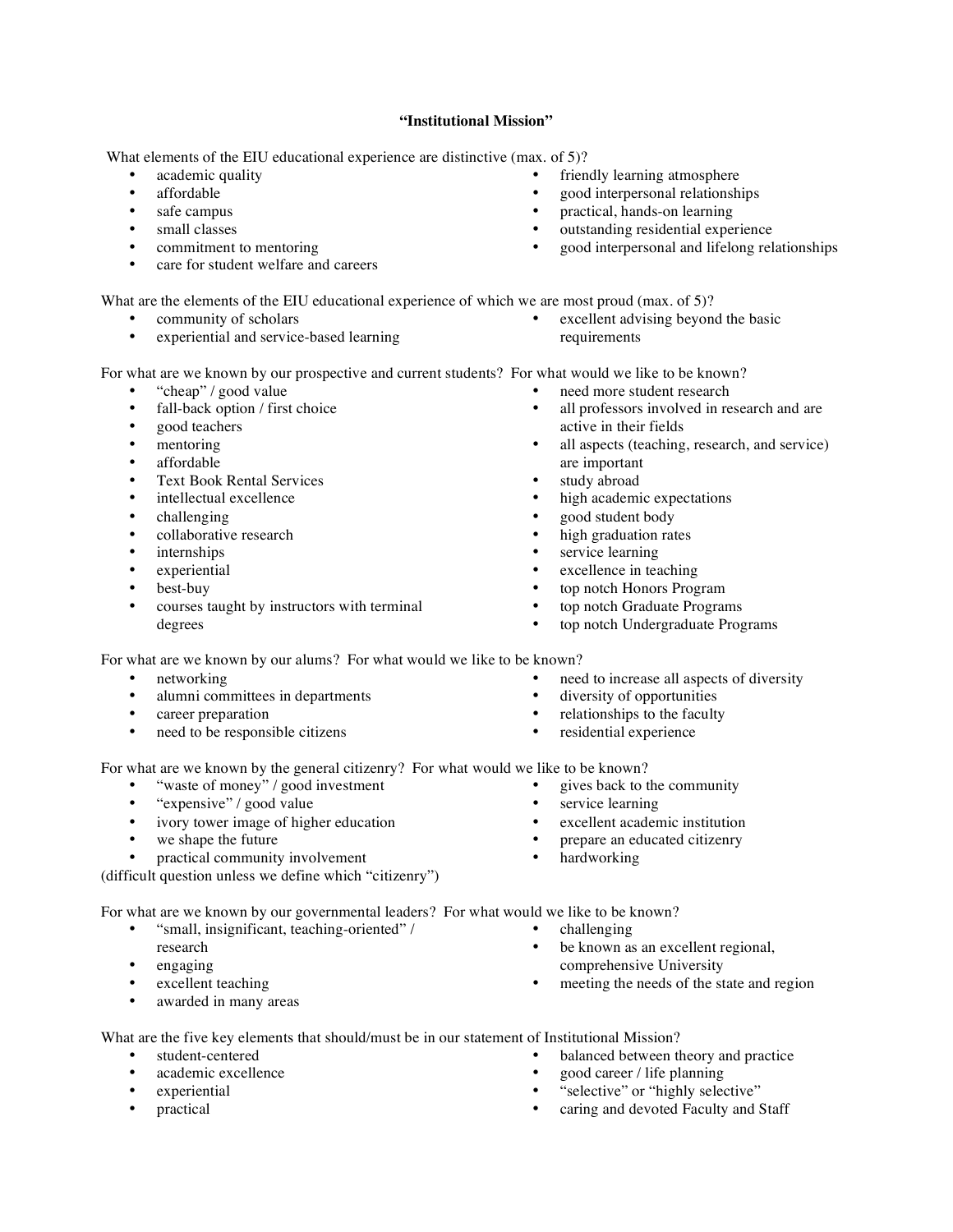- model of effectiveness and value<br>• accessible, vet affordable
- accessible, yet affordable
- value diversity
- accessible to the underrepresented
- top notch Honors Program
- top notch Graduate Programs
- top notch Undergraduate Program